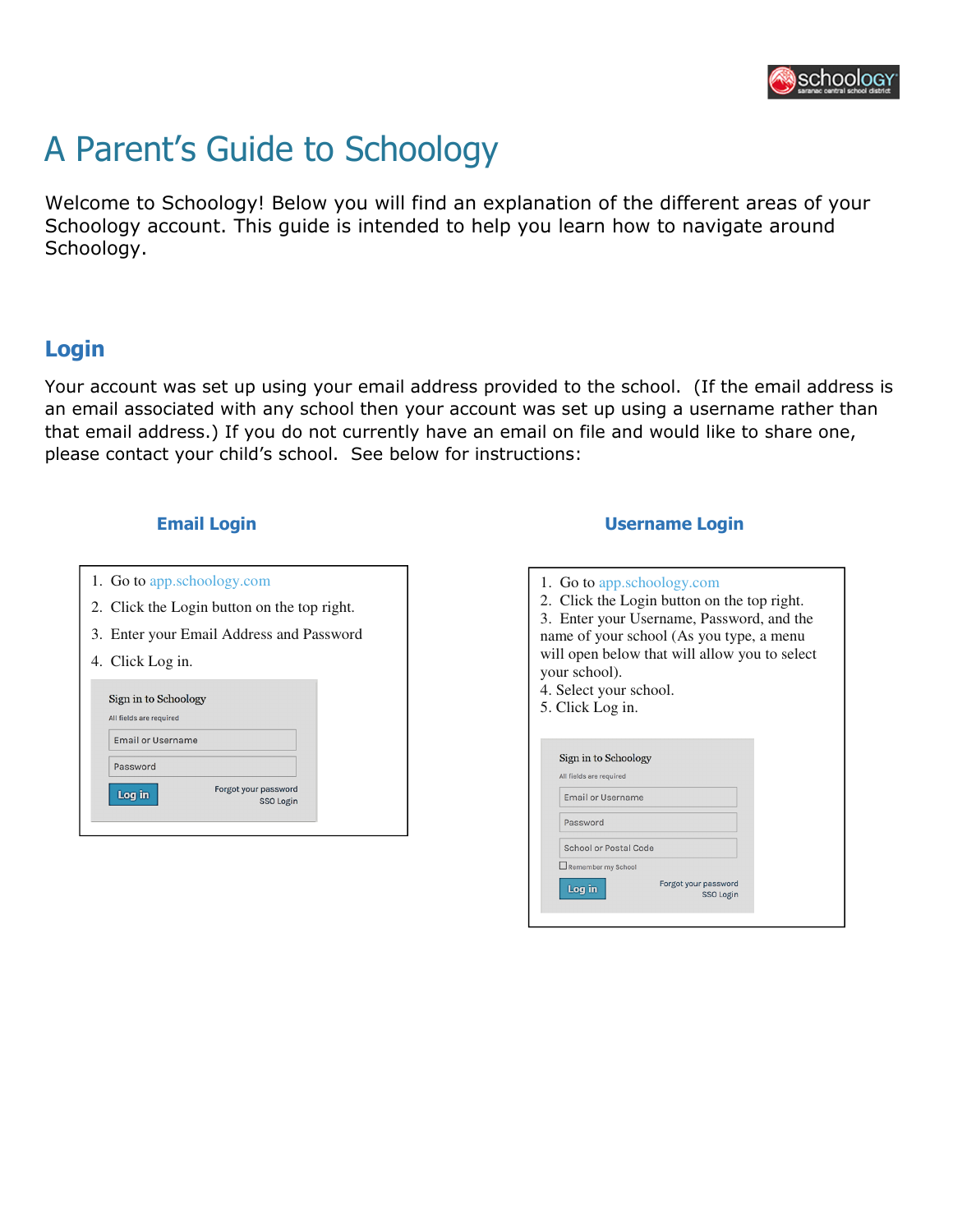# **Setting Up Your Account**

The first time you log into Schoology, you may want to set up some of your account settings to make sure you get the most out of Schoology. Parent accounts on Schoology are really like having two accounts in one. One is your own personal account, with your own information. This is connected to your child's account as well. You have the ability to see Schoology from child's perspective and receive updates about his or her activity. Start by clicking on the arrow in the upper-right corner, next to your name, and then select your child's name to switch into his or her account. The checkmark in this dropdown menu indicates which account you are currently in.

## **Notifications**

Set up your Notifications to control how Schoology contacts you about your child's school activities. To set up notifications, select **Notifications** from the dropdown menu in the upper right hand corner.

## Account Settings

The Account Settings page is where you can do things like change your password and share your Schoology calendar. You can also determine your landing page when you log into Schoology. See directions below.

#### Set Default Account

This determines the first page you see when you log in to your Schoology account. Having a Parent account in Schoology is actually like having two accounts:

**Account** 

**Notifications** 

**Reset to default settings** Academic

Course update posted

Comments on my posts

Course content created

Course materials overdue

Group update posted

Group

Notifications Account Settings Privacy Settings

Course comments on updates, assignments, or discussion

- your personal account, with your own name and information;
- your child's account. From here, you can view Schoology from your child's perspective, and see what he or she sees.

You can toggle into your child's account at any time, to stay updated on his or her schoolwork and activity.

From the Default Account menu:

- Select Main Account if you would like to see your own personal account when you log in.
- Select Child's Account if you want to automatically start in your child's account when you log in.



**Recycle Bin** 

Schoology sends you notifications when actions occur that involve you. You can select which notifications you would like to receive



 $\boxdot$  Email

 $\bar{\phantom{a}}$ 

 $\overline{\phantom{0}}$ 

 $\vert$ 

 $\overline{\phantom{a}}$ 

 $\bullet$ 

 $|$  On

**Off** 

 $|_{\text{On}}$ 

**Off** 

**Off** 

 $\blacksquare$  Email

 $\boxed{on}$   $\rightarrow$ 

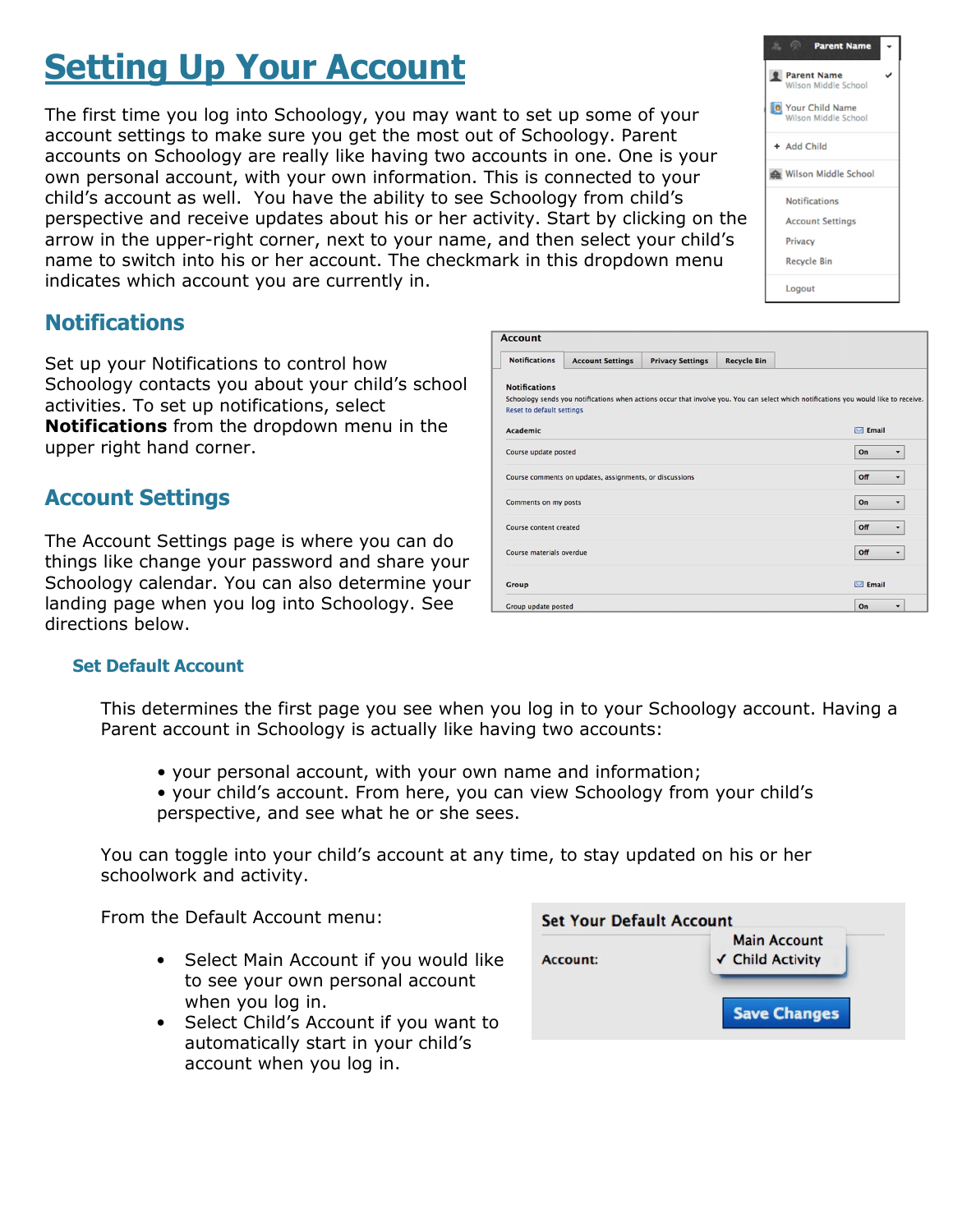# Navigating Schoology

## Your Account

After logging in, you can see the top navigation bar from anywhere in Schoology. On the left side of the bar, you can navigate to the four main areas of Schoology: Home, Courses, Groups, and Resources.

S SCHOOLOGY" Home Courses . Groups . Resources . **Parent Name** 

Clicking **Home** always brings you back to your home page, the landing page you see when you log in. This is where you see your Recent Activity feed.

#### Messages & Notifications

When you are in your own Schoology account (not your child's), icons for messages, connections and notifications display in the top navigation bar, on the right; you can also click your name to go to your own Personal Profile. Any time someone sends you a message, or does something that pertains to you or your child's school, it's easily accessible in the top-right corner of your screen.

## Viewing Your Child's Activity

Click on the arrow in the upper-right corner of your account and select your child's name to view his or her activity.

| Schoology                                                              | Home Courses v Groups v                                                                                                                                                                                         | <b>Your Child Name</b>                                                                                               |
|------------------------------------------------------------------------|-----------------------------------------------------------------------------------------------------------------------------------------------------------------------------------------------------------------|----------------------------------------------------------------------------------------------------------------------|
| <b>ED</b> Summary<br>$\frac{d-1}{12}$ Calendar<br>$\boxtimes$ Messages | <b>Student Activity · Enrollments</b><br>Courses Current = 2<br>B: Spanish: Section 2<br>Algebra: Section 1<br>English 10: Section 1<br>U.S. History: 3rd Period<br>-3<br>Groups  <br>(C) JV Soccer<br>Students | Upcoming<br>Thursday, July 16, 2015<br>10.2 Unit Questions 12:59 am<br>Tuesday, July 21, 2015<br>Prueba: Capítulo 11 |

- 1. Use the left menu to quickly view specific information about your child's Schoology activity:
	- a. **Calendar:** Click to view a calendar of past and upcoming events and assignments. Events and assignments in the near future are also listed in the Upcoming column on the right.
	- b. Messages: View your own messages on Schoology. Messages to your child are private and are not viewable from this area.